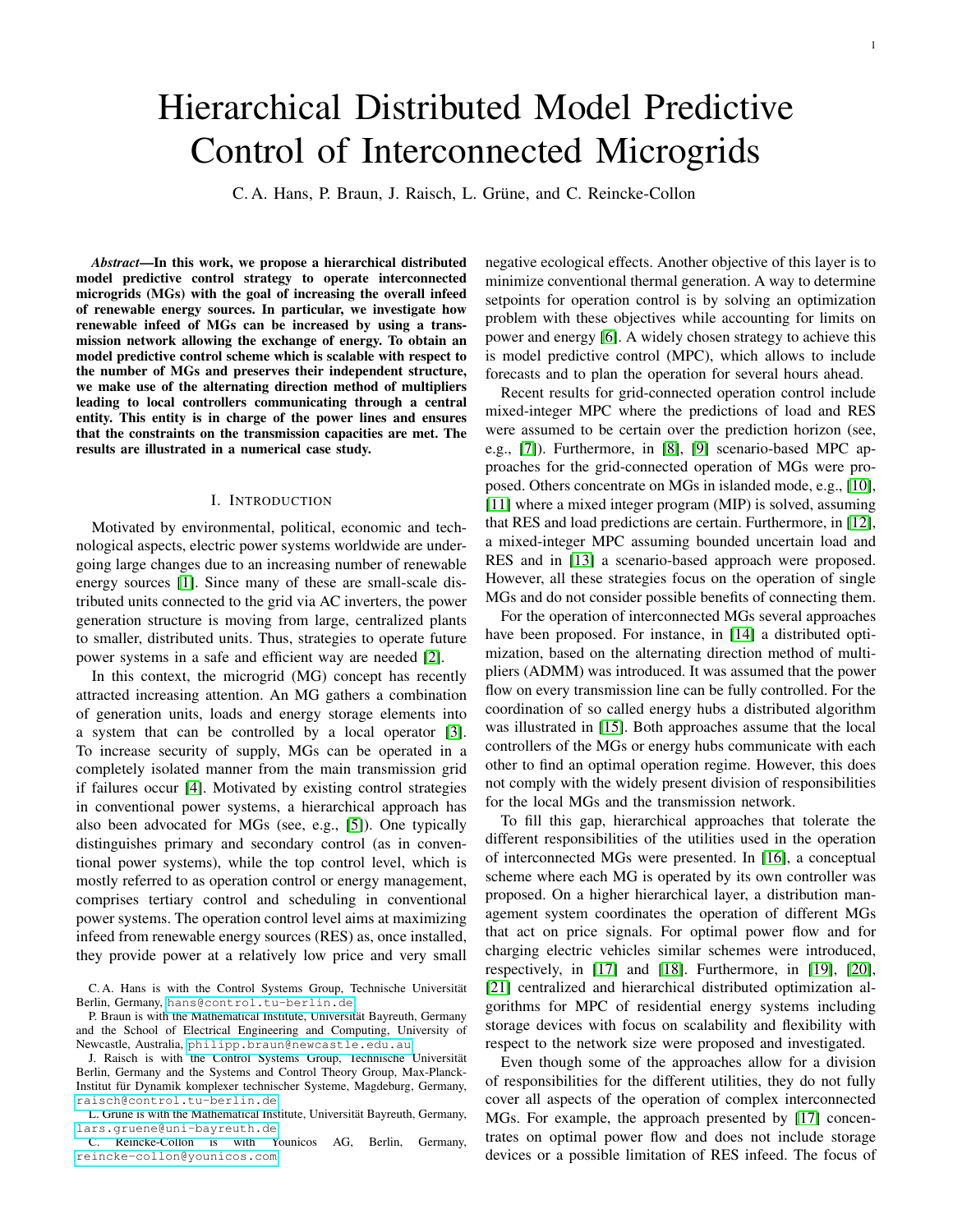[\[18\]](#page-7-17), [\[20\]](#page-7-19), [\[21\]](#page-7-20) is less on complex interconnected MGs with high share of RES. They aim more at solutions for charging electric vehicles [\[18\]](#page-7-17) or residential energy systems [\[20\]](#page-7-19), [\[21\]](#page-7-20), where RES cannot be limited and it is not necessary to include the power flow over transmission lines in the operation regime.

We aim to fill this gap by proposing a hierarchical distributed scheme that allows to optimize the operation of multiple interconnected MGs. Based on ideas from [\[20\]](#page-7-19), [\[21\]](#page-7-20), we use the ADMM (see, e.g., [\[22\]](#page-7-21), [\[23\]](#page-7-22)) to decompose and solve an optimization problem in a distributed way. On the MG layer, local optimization problems, similar to the ones considered in [\[7\]](#page-7-6), [\[12\]](#page-7-11), are solved. The resulting power provided to, or from, each MG is then reported to a central entity on a higher layer, which processes the data before it communicates results to the MGs again. In this context the ADMM allows to conceal the local cost functions from the central entity, as the individual MGs only communicate the power that they want to provide to the grid. Thus, MGs maintain autonomy in their own operation but can benefit from the transmission network. Since every MG that will be considered in the overall optimization problem retains its local controller, flexibility and scalability in this approach is much better than in central approaches. Furthermore, the proposed scheme integrates well into the configuration of many present power systems, where the responsibilities for each MG and the transmission network lie within different entities. In an extensive case study, four interconnected MGs are operated using the proposed scheme. The gain from interconnecting the MGs is assessed by comparing the simulation results to a case where all MGs are operated in islanded mode.

The remainder of this paper is structured as follows. In Section [II](#page-1-0) we discuss the generic problem of operating a network of interconnected MGs. Then, in Section [III](#page-1-1) a model for the local MGs and the electrical network connecting the MGs is proposed. Section [IV](#page-3-0) introduces the costs for the operation of the network of MGs. In Section [V](#page-3-1) the hierarchical distributed optimization algorithm is introduced and embedded into an MPC scheme. Finally, the use of the algorithm is illustrated in Section [VI.](#page-5-0)

# <span id="page-1-0"></span>II. GENERAL DESCRIPTION OF A NETWORK OF INTERCONNECTED MGS AND NOTATIONS

Before we give a detailed description of the interconnected MGs and the distributed MPC algorithm, the general system and some notation are introduced in this section.

Throughout this paper, we consider a network of interconnected MGs, which are able to share power over transmission lines. An example of such a network with four MGs is visualized in Figure [1.](#page-1-2) We assume that the MGs can operate independently from each other and thus, that the dynamics of a single MG are described by a discrete-time dynamical system

$$
x_i(k+1) = f_i(x_i(k), u_i(k)),
$$
 (1a)

$$
p_i(k) = g_i(u_i(k), w_i(k)).
$$
 (1b)

Here,  $f_i: \mathbb{R}^{S_i} \times \mathbb{R}^{M_i} \to \mathbb{R}^{S_i}$  defines the dynamics of the system and  $x_i(k) \in \mathbb{X}_i \subset \mathbb{R}^{S_i}$  describes the internal states of charge of the storage units. Furthermore,  $u_i(k) \in \mathbb{U}_i \subset \mathbb{R}^{M_i}$ denotes the input,  $p_i(k) \in \mathbb{R}^{Q_i}$  the power and  $w_i(k) \in \mathbb{R}^{R_i}$ 

<span id="page-1-2"></span>

the exogenous signals at time  $k \in \mathbb{N}$  of MG  $i \in \mathcal{I}$ , where  $\mathcal{I} = \{1, \ldots, I\} \subset \mathbb{N}$  is the set of all MGs.

The power contribution of the individual parts of a single MG, denoted by  $p_i(k)$ , is described by  $g_i: \mathbb{R}^{\bar{M}_i} \times \mathbb{R}^{R_i} \to \mathbb{R}^{\bar{Q}_i}$ . The vector  $p_i(k)$  includes the scalar  $p_{g,i}(k)$  which describes the power injected into or taken from the transmission network. To ensure global power balance, the constraint

<span id="page-1-3"></span>
$$
\sum_{i=1}^{I} p_{g,i}(k) = 0
$$
 (2)

needs to be satisfied for all  $k \in \mathbb{N}$ . Moreover, depending on the transmission lines,  $p_g(k) = (p_{g,1}(k), \ldots, p_{g,I}(k))^{\top}$  is bounded, i.e., we assume that  $p_g(k) \in \mathbb{P}_{\mathcal{E}} \subset \mathbb{R}^I$  holds and the set  $\mathbb{P}_{\mathcal{E}}$  is defined according to the capacities of the transmission lines. Equation [\(2\)](#page-1-3) also motivates the use of a global controller in the case that the MGs want to exchange power.

In addition, we use the following notation. We define the set of real nonnegative numbers  $\mathbb{R}_{\geq 0} = \{x \in \mathbb{R} | x \geq 0\}$ , and the sets  $\mathbb{R}_{\leq 0}$ ,  $\mathbb{R}_{>0}$ ,  $\mathbb{R}_{< 0}$  and  $\mathbb{N}_{\geq 0}$  in a similar manner. The cardinality of a set A is |A|. For a sequence  $x^l \in \mathbb{R}^n$ ,  $l \in \mathbb{N}$ , the notation  $(x^{l})_{l \in \mathbb{N}} \subset \mathbb{R}^{n}$  is used. Furthermore,  $\mathbf{0}_{nm}$  is the  $n \times m$  matrix of all zeros and  $\mathbf{1}_{nm}$  the matrix of all ones with the same size. Likewise, the identity matrix of size  $n \times n$  is  $\mathbf{I}_n$ . Let  $\mathbf{0}_n$  be the *n*-dimensional column vector of all zeros and  $\mathbf{1}_n$ the vector of all ones with the same size. The diagonal matrix with entries  $a_i$ ,  $i = 1, \ldots, n$ , is denoted by  $diag(a_1, \ldots, a_n)$ .

## III. SYSTEM MODEL

<span id="page-1-1"></span>In this section we model the behavior of a single MG and the power flow over transmission lines. Before starting with the MG model, some assumptions are posed.

Throughout this work, it is assumed that the units of all MGs can run in an autonomous way for several minutes. Hence, providing power setpoints to the units with a sampling time on the same time scale is sufficient. In addition, the startup and shutdown time of the thermal generators is assumed to be negligible compared to the sampling time of the MPC. For simplicity, no minimum on- or off-times of these units are assumed. This can be easily abandoned later by adding additional MIP constraints or using switching costs (see, e.g., [\[13\]](#page-7-12)). Package loss and failure of communication lines will not be taken into account. Compared to the sampling time the communication delays are small, and thus will be neglected.

The voltage amplitudes of the nodes in the grid are assumed to be constant and the voltage phase angle differences small. Also, the lines are assumed to be purely inductive. Hence, the linearized DC power flow model can be used to describe the power flowing over the transmission lines. The error caused by the linearized model is assumed to be negligible compared to

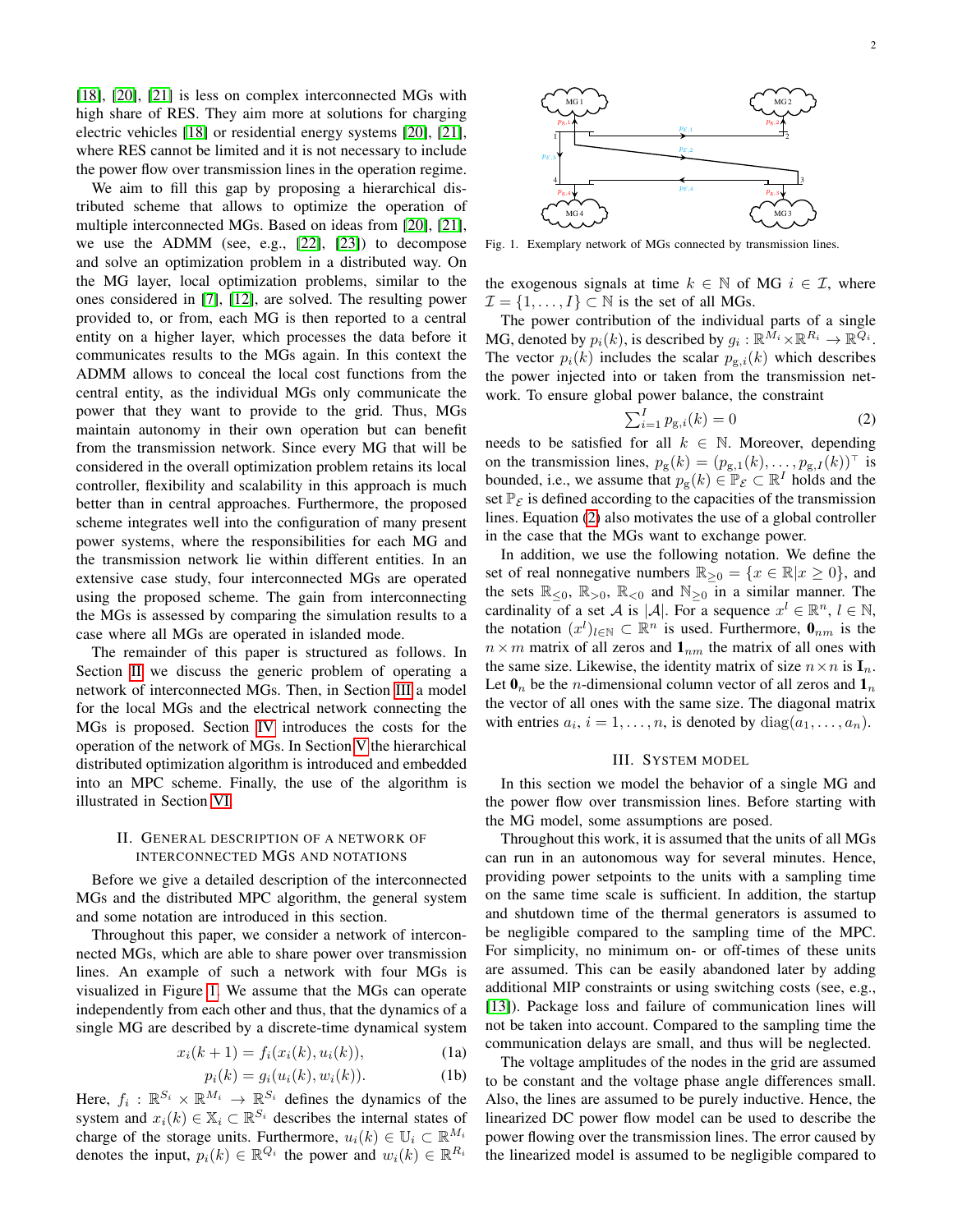

<span id="page-2-0"></span>Fig. 2. Grid connected MG

the uncertainty introduced by load and renewable generation. Furthermore, as reactive power flow is not considered, limits of the lines are only considered in an approximate way. The underlying control layers are assumed to ensure that the storage devices cover all the variations inside the local MGs. If a MG incorporates no storage units, the thermal units are assumed to cover all variations. Thus, the power provided to, or from, an MG is assumed to follow the value determined by the operational control.

## *A. Model of a single microgrid*

In the model considered, we assume that an MG consists a number of units which can be classified in four categories: thermal generators, storage devices, RES and loads. An MG with one of each of these units is visualized in Figure [2.](#page-2-0)

Storage devices can be described by the state of charge  $x_i(k) \in \mathbb{R}_{\geq 0}$  and an input variable  $u_{s,i}(k) \in \mathbb{R}$  capturing the power supplied to or taken from the storage over a certain amount of time  $T_s \in \mathbb{R}_{>0}$ , i.e.,

$$
x_i(k+1) = x_i(k) - T_s u_{s,i}(k).
$$
 (3)

Clearly, the power supplied to or taken from the storage, i.e.,  $u_{s,i}(k) \in \mathbb{R}$ , is the power taken from or supplied to the MG, denoted by  $p_{s,i}(k) \in \mathbb{R}$ , i.e.,

$$
p_{\mathrm{s},i}(k) = u_{\mathrm{s},i}(k). \tag{4a}
$$

The state of charge as well as the power is bounded by

$$
\underline{x}_{s,i} \le x_i(k) \le \overline{x}_{s,i}, \qquad \underline{p}_{s,i} \le u_{s,i}(k) \le \overline{p}_{s,i}, \qquad (4b)
$$

with  $\underline{x}_{s,i} \in \mathbb{R}_{\geq 0}$ ,  $\overline{x}_{s,i} \in \mathbb{R}_{>0}$ ,  $\underline{p}_{s,i} \in \mathbb{R}_{<0}$  and  $\overline{p}_{s,i} \in \mathbb{R}_{>0}$ .

If a thermal generator is switched on, it can produce the power  $p_{t,i}(k) \in \mathbb{R}_{\geq 0}$ , which is bounded by lower and upper limits  $0 < \underline{p}_{t,i} < \overline{p}_{t,i}$ . If the thermal generator is switched off, it does not contribute to the power flow of the MG. Thus, the power of a thermal generator can be described by

$$
p_{t,i}(k) = u_{t,i}(k) \tag{4c}
$$

and the bounds

<span id="page-2-4"></span>
$$
\underline{p}_{\mathrm{t},i}\delta_{\mathrm{t},i}(k)\leq u_{\mathrm{t},i}(k)\leq \overline{p}_{\mathrm{t},i}\delta_{\mathrm{t},i}(k),\quad \delta_{\mathrm{t},i}(k)\in\{0,1\}.\quad \text{(4d)}
$$

Here,  $\delta_{t,i}(k)$  denotes a binary input variable. If  $\delta_{t,i}(k) = 0$ , then  $u_{t,i}(k)$  and consequently also  $p_{t,i}(k)$  is forced to zero. If  $\delta_{t,i}(k) = 1$ , then the power generated by the thermal generator can be set by  $u_{t,i}(k)$  in the interval  $[\underline{p}_{t,i}, \overline{p}_{t,i}].$ 

The power  $p_{r,i}(k) \in \mathbb{R}_{\geq 0}$  generated by RES, like wind turbines or solar generators, is limited due to the size of the plants and thus bounded by certain values  $\underline{p}_{r,i} \in \mathbb{R}_{\geq 0}$ ,  $\overline{p}_{r,i} \in \mathbb{R}_{\geq 0}$ . Within theses bounds the value of  $p_{r,i}(k)$  can be controlled if weather conditions allow. The latter are captured in the signal  $w_{r,i}(k)$ , which represents the maximum infeed under actual weather conditions at time  $k \in \mathbb{N}$ . By denoting

the control variable, i.e., the desired infeed, by  $u_{r,i}(k)$ , the actual power infeed of the RES can be described by

$$
p_{\mathrm{r},i}(k) = u_{\mathrm{r},i}(k), \text{ and } \tag{4e}
$$

$$
\underline{p}_{\mathbf{r},i} \le u_{\mathbf{r},i}(k) \le \min\{\overline{p}_{\mathbf{r},i}, w_{\mathbf{r},i}(k)\}.
$$
 (4f)

A load  $w_{d,i}(k) \in \mathbb{R}_{\geq 0}$  only impacts the local power balance

$$
0 = p_{r,i}(k) + p_{t,i}(k) + p_{s,i}(k) + p_{g,i}(k) + w_{d,i}(k)
$$
 (4g)

that has to be satisfied at every time step k. Here  $p_{g,i}(k)$ denotes the power exchange with the transmission network. This power is limited by

<span id="page-2-1"></span>
$$
\underline{p}_{g,i} \le p_{g,i}(k) \le \overline{p}_{g,i}.
$$
\n(4h)

Remark III.1. Note that in the local power balance [\(4g\)](#page-2-1) we assumed that the MG contains exactly one of each of the units introduced in this section. This is also the case for the MG visualized in Figure [2.](#page-2-0) However, this setting can be easily extended to MG with multiple or zero units of a certain type by including/excluding the corresponding power in [\(4g\)](#page-2-1). For the remainder of this paper, we assume that every MG consists of exactly one thermal generator, one storage device, one RES unit and one load, for simplicity.

The equations derived in this section can be rewritten as

$$
f_i(x_i, u_i) = x_i - T_s u_{s,i},
$$
  
\n
$$
g_i(u_i, w_i) = (u_{r,i}, u_{t,i}, u_{s,i}, -u_{r,i} - u_{t,i} - u_{s,i} - w_{d,i})^\top,
$$
  
\n
$$
p_i = (p_{t,i}, p_{s,i}, p_{r,i}, p_{g,i})^\top,
$$
  
\n
$$
u_i = (\delta_{t,i}, u_{t,i}, u_{s,i}, u_{r,i})^\top, \text{ and } w_i = (w_{r,i}, w_{d,i})^\top.
$$
  
\nAdditionally, with the definitions  $\mathbb{X}_i = [\underline{x}_{s,i}, \overline{x}_{s,i}]$  and

$$
\begin{aligned} \mathbb{U}_i(k) & = \left( (0,0) \cup (1,[\underline{p}_{\mathrm{t},i},\overline{p}_{\mathrm{t},i}]) \right) \\ & \times [\underline{p}_{\mathrm{s},i},\overline{p}_{\mathrm{s},i}] \times [\underline{p}_{\mathrm{r},i},\min\{\overline{p}_{\mathrm{r},i},w_{\mathrm{r},i}(k)\}] \end{aligned}
$$

the constraints  $x_i \in \mathbb{X}_i$  and  $u_i \in \mathbb{U}_i(k)$  are defined. Note that the constraints  $\mathbb{U}_i(k)$  are time dependent due to  $w_{\text{r},i}(k)$ .

#### <span id="page-2-3"></span>*B. Transmission network*

The individual MGs are connected by transmission lines. We model the grid connecting the MGs as a weighted, undirected, connected graph  $\mathcal{G} = (\mathcal{I}, \mathcal{E}, y)$ . Every MG is represented by one node in the set  $\mathcal{I} = \{1, \ldots, I\}$ . Additionally,  $\mathcal{E} = \{E_1, \ldots, E_{|\mathcal{E}|}\}\$ is the set of vertices of  $\mathcal{G}$ , i.e., the transmission lines and  $y : \mathcal{E} \to \mathbb{R}_{>0}$  is a weighting function assigning a susceptance to every line. We first choose an arbitrary direction for every edge  $E_j \in \mathcal{E}$ . The edge-node incidence matrix  $\bf{F}$  of the resulting directed graph is defined element wise as

$$
\mathbf{F}_{i,j} = \begin{cases}\n-1 & \text{if node } i \text{ is the sink of edge } E_j, \\
1 & \text{if node } i \text{ is the source of edge } E_j, \\
0 & \text{otherwise.} \n\end{cases}
$$

Power flow over the lines in AC networks can be described in a nonlinear way (see, e.g., [\[24\]](#page-7-23)). Assuming small differences in voltage amplitude and phase angles, as well as lossless lines, we can use the linearized DC power flow equations instead [\[25\]](#page-7-24). With these, the power flowing over the lines,  $p_{\mathcal{E}}(k) \in \mathbb{R}^{|\mathcal{E}|}$ , can be derived by

<span id="page-2-2"></span>
$$
p_{\mathcal{E}}(k) = \text{diag}(y_1, \dots, y_{|\mathcal{E}|}) \mathbf{F}^\top \Theta(k), \tag{5}
$$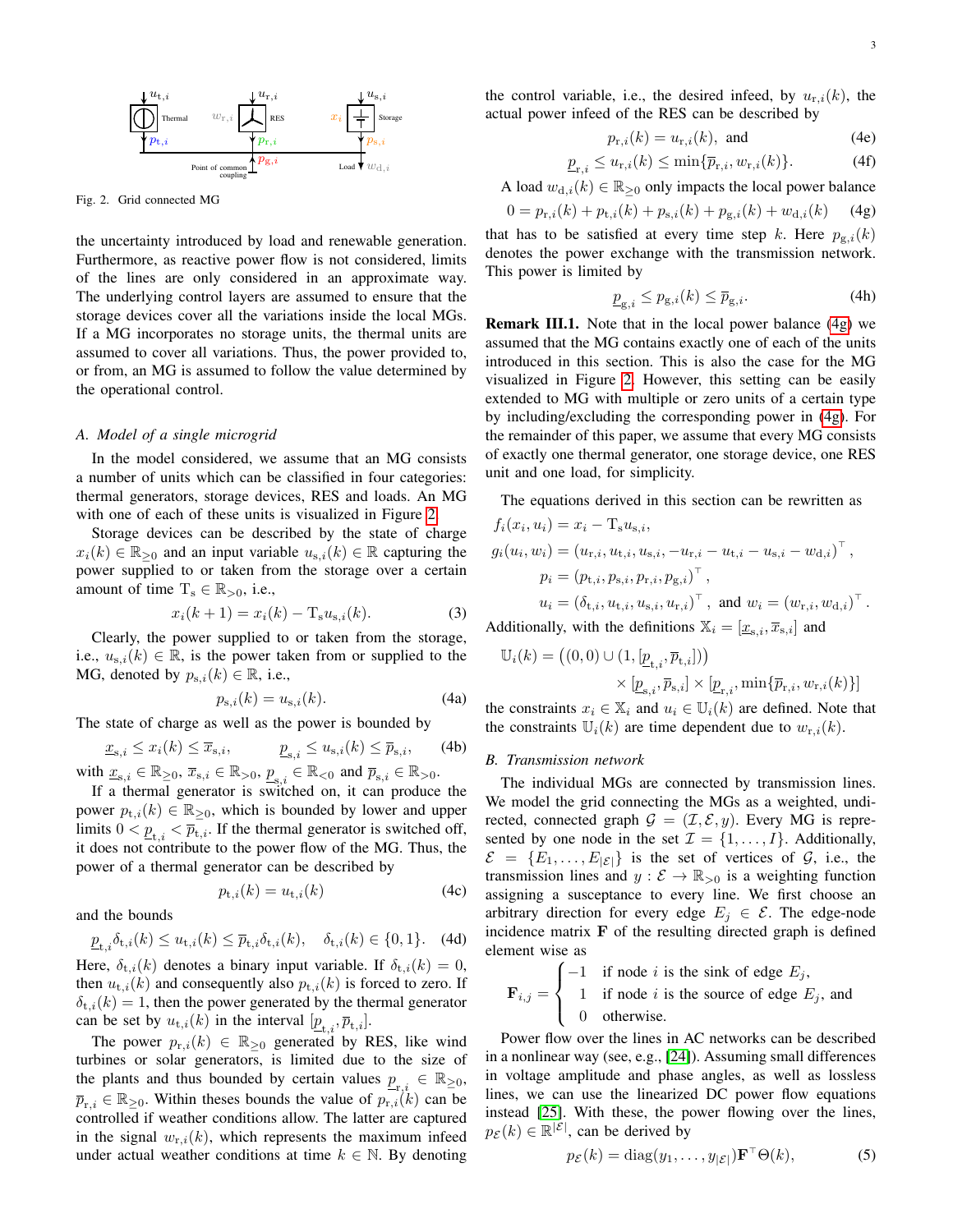where  $y_j = y(E_j)$  is the susceptance of line  $E_j$  and  $\Theta(k) =$  $(\theta_1(k), \ldots, \theta_I(k))^{\top}$  are the phase angles at the nodes. The power taken from or supplied to the transmission grid at the individual nodes is given by  $p_{\rm g}(k) = \mathbf{F} p_{\mathcal{E}}(k)$ . Therefore,

<span id="page-3-2"></span>
$$
p_{\rm g}(k) = \mathbf{Y}\Theta(k),\tag{6}
$$

where  $\mathbf{Y} = \mathbf{F} \text{diag}(y_1, \dots, y_{|\mathcal{E}|}) \mathbf{F}^\top$  is the weighted Laplacian of  $G$ . To consider the power flow over the lines, we need to derive  $p_{\mathcal{E}}(k)$  from  $p_{\mathcal{E}}(k)$ . Y is symmetric and has rank  $I-1$ as G is connected. To calculate  $p_{\mathcal{E}}(k)$  as a linear function of  $p_{\rm g}(k)$  we thus use the transformation

<span id="page-3-3"></span>
$$
\begin{pmatrix} \tilde{\Theta}(k) \\ \theta_I(k) \end{pmatrix} = \begin{pmatrix} \theta_1(k) - \theta_I(k) \\ \vdots \\ \theta_I(k) \end{pmatrix} = \underbrace{\begin{pmatrix} \mathbf{I}_{I-1} & -\mathbf{1}_{I-1} \\ \mathbf{0}_{I-1}^T & 1 \end{pmatrix}}_{\mathbf{T}} \Theta(k). (7)
$$

Denoting  $(p_{g,1}(k), \ldots, p_{g,I-1}(k))^{\top}$  by  $\tilde{p}_g(k)$  and combining [\(6\)](#page-3-2) and [\(7\)](#page-3-3) yields

<span id="page-3-4"></span>
$$
\begin{pmatrix} \tilde{p}_{g}(k) \\ p_{g,I}(k) \end{pmatrix} = \mathbf{Y}\mathbf{T}^{-1} \begin{pmatrix} \tilde{\Theta}(k) \\ \theta_{I}(k) \end{pmatrix} = \begin{pmatrix} \tilde{\mathbf{Y}} & \mathbf{0}_{I-1} \\ b^{\top} & 0 \end{pmatrix} \begin{pmatrix} \tilde{\Theta}(k) \\ \theta_{I}(k) \end{pmatrix}, \tag{8}
$$

where  $\tilde{\mathbf{Y}} = \tilde{\mathbf{T}} \mathbf{Y} \tilde{\mathbf{T}}^{\top}$  with  $\tilde{\mathbf{T}} = (\mathbf{I}_{I-1}, \mathbf{0}_{(I-1)})$  and  $b^{\top} =$  $(\mathbf{0}_{(I-1)}^{\top}, 1) \mathbf{Y} \tilde{\mathbf{T}}^{\top}$ . Note that  $\tilde{\mathbf{Y}}$  is invertible (see [\[26\]](#page-7-25)). Inserting [\(7\)](#page-3-3) and  $\tilde{p}_{g}(k) = \tilde{\mathbf{Y}}\tilde{\Theta}(k)$  into [\(5\)](#page-2-2) yields

$$
p_{\mathcal{E}}(k) = \text{diag}(y_1, \dots, y_{|\mathcal{E}|}) \mathbf{F}^{\top} \mathbf{T}^{-1} \begin{pmatrix} \tilde{\mathbf{Y}}^{-1} \tilde{p}_{\mathbf{g}}(k) \\ \theta_I(k) \end{pmatrix}.
$$
 (9a)

Additionally, the last row of [\(8\)](#page-3-4),

<span id="page-3-5"></span>
$$
p_{g,I}(k) = b^{\top} \tilde{\mathbf{Y}}^{-1} \tilde{p}_g(k), \tag{9b}
$$

needs to be satisfied.

Observe that  $b^{\top} \tilde{Y}^{-1} = -\mathbf{1}_{I-1}^{\top}$ . This can be easily seen by using  $b^{\top} = -\mathbf{1}_{I-1}^{\top} \tilde{\mathbf{Y}}$  and inserting  $\tilde{\mathbf{Y}} = \tilde{\mathbf{T}} \mathbf{Y} \tilde{\mathbf{T}}^{\top}$  which results in

$$
(\mathbf{0}_{(I-1)}^{\top}, 1) \mathbf{Y} \tilde{\mathbf{T}}^{\top} = -\mathbf{1}_{I-1}^{\top} \tilde{\mathbf{T}} \mathbf{Y} \tilde{\mathbf{T}}^{\top}.
$$

With  $\tilde{\mathbf{T}} = (\mathbf{I}_{I-1}, \mathbf{0}_{(I-1)})$  this becomes

$$
\big((\mathbf{0}_{(I-1)}^\top,1)+(\mathbf{1}_{I-1}^\top,0)^\top\big) \mathbf{Y} \tilde{\mathbf{T}}^\top = \mathbf{0}_{I-1}^\top.
$$

As  $G$  is connected, Y has a simple zero eigenvalue and corresponding right eigenvector  $\mathbf{1}_I$ . Hence,  $\mathbf{1}_I \mathbf{Y} = \mathbf{0}_I$  and [\(9b\)](#page-3-5) is equivalent to [\(2\)](#page-1-3).

As power flow only depends on the phase angle differences, we can freely choose  $\theta_I(k) = 0, \forall k \in \mathbb{N}$ . Then, [\(9\)](#page-3-5) can be expressed with  $\tilde{b} = (-b^{\dagger} \tilde{Y}^{-1}, 1)^{\dagger} = 1$ <sub>I</sub> and  $\tilde{\mathbf{F}} = \text{diag}(y_1, \dots, y_{|\mathcal{E}|}) \mathbf{F}^\top \mathbf{T}^{-1} \tilde{\mathbf{T}}^\top \hat{\mathbf{Y}}^{-1} \tilde{\mathbf{T}} \in \mathbb{R}^{|\mathcal{E}| \times I}$  as

$$
p_{\mathcal{E}}(k) = \tilde{\mathbf{F}} p_{\mathbf{g}}(k), \quad \text{and} \quad 0 = \tilde{b}^{\top} p_{\mathbf{g}}(k) = \mathbf{1}_I^{\top} p_{\mathbf{g}}(k). \quad (10)
$$

The maximum power that can be transmitted over the lines is limited by the bounds  $\bar{p}_{\mathcal{E}} \in \mathbb{R}^{|\mathcal{E}|}$ ,  $\underline{p}_{\mathcal{E}} \in \mathbb{R}^{|\mathcal{E}|}$ , i.e.,

$$
\underline{p}_{\mathcal{E}} \leq p_{\mathcal{E}}(k) \leq \overline{p}_{\mathcal{E}}.
$$

With  $\underline{p}_g = (\underline{p}_{g,1}, \dots, \underline{p}_{g,I})^\top$ ,  $\overline{p}_g = (\overline{p}_{g,1}, \dots, \overline{p}_{g,I})^\top$  and

$$
\mathbb{P}_{\mathcal{E}} = \{ p_{\mathbf{g}} \in [\underline{p}_{\mathbf{g}}, \overline{p}_{\mathbf{g}}] \, | \, \underline{p}_{\mathcal{E}} \le \tilde{\mathbf{F}} p_{\mathbf{g}} \le \overline{p}_{\mathcal{E}} \, \wedge \, 0 = \mathbf{1}_{I}^{\top} p_{\mathbf{g}} \} \qquad (11)
$$

we obtain the constraints for the power exchange,  $p_g(k) \in \mathbb{P}_{\mathcal{E}}$ .

# IV. OPERATIONAL COSTS

<span id="page-3-7"></span><span id="page-3-0"></span>The costs to operate an MG at time  $k$ , i.e., to allocate the correct amount of energy, depends on the devices used to provide the power. We assume that the operation costs can be expressed in the variables  $u_i$  and  $p_{g,i}$ , which for all  $i \in \mathcal{I}$ will be abbreviated by the variable  $z_i(k) = (u_i(k)^\top, p_{g,i}(k))^\top$ . Then the stage cost  $\ell_i : \mathbb{R}^{M_i} \times \mathbb{R} \to \mathbb{R}$  of MG i is composed of

$$
\ell_i(z_i) = \ell_{t,i}(z_i) + \ell_{r,i}(z_i) + \ell_{s,i}(z_i) + \ell_{g,i}(z_i). \tag{12a}
$$

Here, motivated by [\[27\]](#page-7-26), the cost of the thermal units  $\ell_{t,i}(z_i(k)) \in \mathbb{R}$  is approximated by

$$
\ell_{t,i}(z_i(k)) = c_{t,i}\delta_{t,i}(k) + c'_{t,i}u_{t,i}(k) + c''_{t,i}(u_{t,i}(k))^2, \quad (12b)
$$
\nwith the weights  $c_{t,i} \in \mathbb{R}_{>0}$ ,  $c'_{t,i} \in \mathbb{R}_{>0}$  and  $c''_{t,i} \in \mathbb{R}_{>0}$ .

Once installed, RES units can provide energy at a very low price compared to other units. Even in times of low load it is advantages to store infeed from RES for later use in times of high load or low infeed. Thus, it is desirable to emphasize RES infeed and chose  $\ell_{r,i}(z_i(k)) \in \mathbb{R}$  with  $c_{r,i} \in \mathbb{R}_{>0}$  as

$$
\ell_{\mathbf{r},i}(z_i(k)) = c_{\mathbf{r},i}(\overline{p}_{\mathbf{r},i} - u_{\mathbf{r},i}(k))^2.
$$
 (12c)

For simplicity, costs depending on the state of charge of storage device are not considered. However, depending on the efficiency of a storage unit, there are losses based on the usage that usually grow quadratically in power. With  $c_{s,i} \in \mathbb{R}_{>0}$ , costs due to conversion losses of storage units are included as

$$
\ell_{s,i}(z_i(k)) = c_{s,i}(u_{s,i}(k))^2.
$$
 (12d)

Finally, the exchange of power with the transmission grid is included in the cost function by

$$
\ell_{g,i}(z_i(k)) = c'_{g,i} p_{g,i}(k) + c''_{g,i} |p_{g,i}(k)|.
$$
 (12e)

Here, the first part of the equation, with  $c'_{g,i} \in \mathbb{R}_{>0}$  assumes a certain price for energy. The second part, with  $c''_{g,i} \in \mathbb{R}_{>0}$ represents a fixed cost per absolute value of traded power.

In addition to the costs assumed for every MG, costs for transmitting power are also taken into account. Assuming that line losses increase quadratically with the transmitted power and using  $F$  from Section [III-B,](#page-2-3) they can be modeled as

<span id="page-3-8"></span><span id="page-3-6"></span>
$$
\ell_{\mathcal{E}}(p_{\mathrm{g}}(k)) = (\tilde{\mathbf{F}}p_{\mathrm{g}}(k))^{\top} \mathbf{C}_{\mathcal{E}}(\tilde{\mathbf{F}}p_{\mathrm{g}}(k))
$$
 (13)

with the positive definite real matrix  $C_{\mathcal{E}}$ .

With  $z(k) = (z_1(k)^{\top}, \dots, z_I(k)^{\top})^{\top}$ , the overall costs are  $\ell(z(k)) = \ell_{\mathcal{E}}(p_{\mathbf{g}}(k)) + \sum_{i=1}^{I} \ell_i(z_i(j)).$  (14)

#### <span id="page-3-1"></span>V. MPC FOR A NETWORK OF INTERCONNECTED MGS

In Section [III,](#page-1-1) we introduced the model of a grid consisting of independent MGs connected through transmission lines. The objective in the grid operation is the minimization of the costs [\(14\)](#page-3-6). The MPC scheme used to achieve this is discussed in the first part of this section. In the second part we present a distributed optimization algorithm based on the ADMM to solve the optimization problem involved in the MPC scheme at every time step on the level of the individual MGs and a central entity, which corresponds to the transmission grid operator.

#### *A. Optimal control problem and model predictive control*

The time dependent exogenous signals  $w_i(k)$ ,  $i \in \mathcal{I}$  can only be predicted some time into the future with sufficient accuracy. Thus, we use an MPC scheme to compute the input  $u_i(k)$  and thereby the power infeed  $p_i(k)$  of all MGs at time instant  $k \in \mathbb{N}$  in a receding fashion using a fixed prediction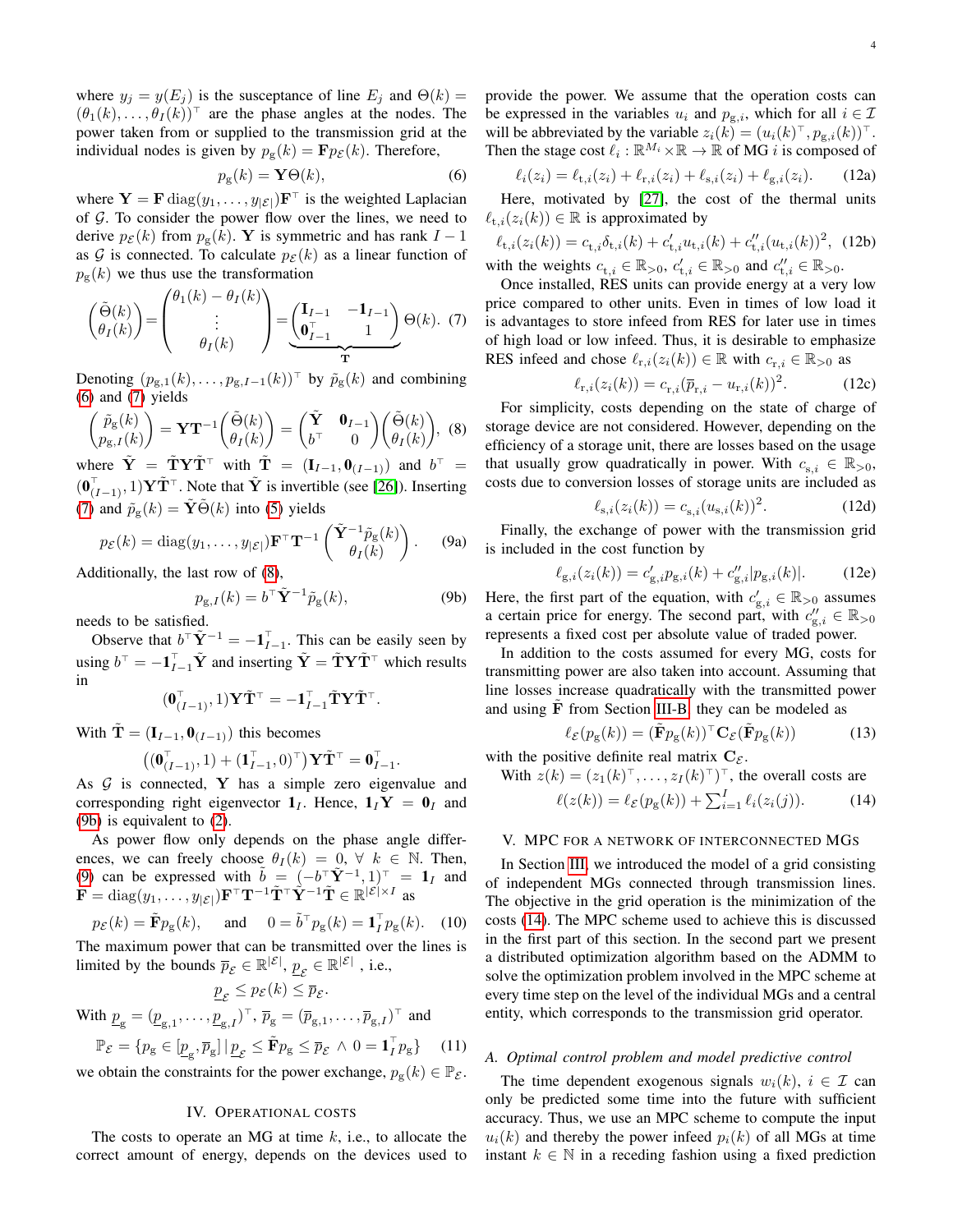horizon  $K \in \mathbb{N}_{>0}$ . To emphasize immediate costs with lower uncertainty over far future costs with higher uncertainty we use a discount factor  $\gamma \in (0, 1]$ . To simplify notation, we use

$$
\mathbf{u}_i(k) = (u_i(k)^\top, \dots, u_i(k + K - 1)^\top)^\top, \text{ and}
$$
  

$$
\mathbf{z}_i(k) = (\mathbf{u}_i(k)^\top, p_{\mathbf{g},i}(k)^\top, \dots, p_{\mathbf{g},i}(k + K - 1))^\top
$$

.

With the state measurement,  $x_i^k \in \mathbb{R}_{\geq 0}^{S_i}$ , and forecasts of the uncertain values,  $w_i(j) \in \mathbb{R}^{R_i}$ , at time  $k \in \mathbb{N}$  for  $j = k, \ldots, k + K - 1$ , the predicted minimal costs to operate the network over the next  $K$  time steps can be obtained from the solution of the following optimization problem.

<span id="page-4-0"></span>Problem 1. Mixed integer quadratic problem

$$
\min_{\mathbf{u}_1(k),\dots,\mathbf{u}_I(k)} \sum_{j=k}^{k+K-1} \gamma^{(j-k)} \Big( \ell_{\mathcal{E}}(p_{\mathrm{g}}(k)) + \sum_{i=1}^I \ell_i(z_i(j)) \Big)
$$

s.t. 
$$
x_i(k) = x_i^k, x_i(j+1) \in \mathbb{X}_i, u_i(j) \in \mathbb{U}_i(j),
$$
 (15)

$$
x_i(j+1) = f_i(x_i(j), u_i(j)),
$$
\n(16)

$$
p_i(j) = g_i(u_i(j), w_i(j)),
$$
\n(17)

$$
p_{\rm g}(j) \in \mathbb{P}_{\mathcal{E}} \tag{18}
$$

$$
\forall j = k, \dots, k + K - 1, \ \forall i \in \mathcal{I}
$$

Assuming that  $\mathbb{X}_i$ ,  $\mathbb{U}_i$  and  $\mathbb{P}_{\mathcal{E}}$  are defined such that Problem [1](#page-4-0) is feasible, in an MPC scheme, the problem is solved at every time step k to obtain an optimal solution  $\mathbf{u}_i^{\star}(k)$  for every  $i \in \mathcal{I}$ . From this,  $u_i^*(k)$  is applied as a feedback in MG *i*. This leads to the next state measurement at time  $k + 1$  and a new optimization problem, which is solved to repeat the process.

Problem [1](#page-4-0) is a mixed integer quadratic program (MIQP) due to the binary decision variables  $\delta_{t,i}(k) \in \{0, 1\}$ . Even though the MIQP is non-convex, efficient algorithms, e.g., branchand-bound, exist to find an optimal solution of the problem. However, for the distributed ADMM investigated in the next section, a convex problem is needed to ensure convergence. Thus, we consider a second optimization problem, a relaxation of Problem [1.](#page-4-0) To this end, we relax the constraints [\(4d\)](#page-2-4) by allowing  $\delta_{t,i}(k)$  in the continuous interval [0, 1], i.e.,

$$
\underline{p}_{\mathbf{t},i}\delta_{\mathbf{t},i}(k) \le u_{\mathbf{t},i}(k) \le \overline{p}_{\mathbf{t},i}\delta_{\mathbf{t},i}(k), \quad \delta_{\mathbf{t},i}(k) \in [0,1] \tag{19}
$$

i.e., the constraint set  $\mathbb{U}_i(k)$  becomes

$$
\begin{aligned} \mathbb{U}^c_i(k) = \{ & (\delta_{\text{t},i}, u_{\text{t},i}) | \delta_{\text{t},i} \in [0,1], u_{\text{t},i} \in [\underline{p}_{\text{t},i} \delta_{\text{t},i}, \overline{p}_{\text{t},i} \delta_{\text{t},i}] \} \\ & \times [\underline{p}_{s,i}, \overline{p}_{s,i}] \times [\underline{p}_{r,i}, \min \{ \overline{p}_{r,i}, w_{r,i}(k) \}]. \end{aligned}
$$

Using the constraint set  $\mathbb{U}_i^c(k)$  instead of  $\mathbb{U}_i(k)$  leads to a quadratic convex optimization problem.

# <span id="page-4-3"></span>Problem 2. Quadratic convex optimization problem

$$
\min_{\mathbf{u}_1(k),...,\mathbf{u}_I(k)} \sum_{j=k}^{k+K-1} \gamma^{(j-k)} \Big( \ell_{\mathcal{E}}(p_{\mathcal{E}}(j)) + \sum_{i=1}^I \ell_i(z_i(j)) \Big)
$$
\ns.t.

\n
$$
x_i(k) = x_i^k, x_i(j+1) \in \mathbb{X}_i, u_i(j) \in \mathbb{U}_i^c(j), \qquad (20)
$$
\nand

\n
$$
(16)–(18)
$$
\n
$$
\forall j = k, \dots, k+K-1, \forall i \in \mathcal{I}.
$$

Remark V.1. The only difference between Problem [2](#page-4-3) and Problem [1](#page-4-0) is in the constraint sets  $\mathbb{U}_{i}^{c}(j)$  and  $\mathbb{U}_{i}(j)$ .  $\mathbb{U}_{i}^{c}(j)$ is convex and the resulting Problem [2](#page-4-3) is a convex problem. Since it is a relaxation of Problem [1,](#page-4-0) one cannot expect that their solutions coincide. However, to ensure that [\(4d\)](#page-2-4) holds, Problem [2,](#page-4-3) is only used to determine  $p_{\rm g}$ . After  $p_{\rm g}$  is determined, local MIQPs can be solved to obtain a feasible solution of Problem [1](#page-4-0) (see Algorithm [1\)](#page-5-1). An exemplary quantification of the error introduced by the relaxation can be found in Section [VI.](#page-5-0)

## *B. Hierarchical distributed optimization*

To maintain autonomy of the individual MGs we use the ADMM to solve Problem [2](#page-4-3) in a distributed way by exchanging information on  $p_g$  between the MGs and an additional central entity responsible for the transmission lines. For details on the ADMM see, e.g, [\[22\]](#page-7-21), [\[23\]](#page-7-22), and the references therein. Here, we only review the main ideas necessary for our application.

<span id="page-4-5"></span><span id="page-4-1"></span>To solve Problem [2](#page-4-3) using the ADMM, we introduce copies of  $p_g(j)$  denoted by  $\hat{p}_g(j)$  for  $j = k, \ldots, k + K - 1$ ,

$$
\mathbf{\hat{p}}_{g}(k) = (\hat{p}_{g}(k), \dots, \hat{p}_{g}(k + K - 1)^{\top})^{\top}
$$

<span id="page-4-2"></span>and add the additional redundant constraints

<span id="page-4-4"></span>
$$
p_{\rm g}(j) - \hat{p}_{\rm g}(j) = 0 \tag{21}
$$

to Problem [2.](#page-4-3) With this definition and with a fixed parameter  $\rho > 0$ , the augmented Lagrangian of Problem [2](#page-4-3) is given by

$$
\mathcal{L}\big(\mathbf{z}_i(k), \hat{\mathbf{p}}_g(k), \Lambda(k)\big) =
$$
\n
$$
\sum_{j=k}^{k+K-1} \left( \gamma^{(j-k)} \big( \ell_{\mathcal{E}}(\hat{p}_g(j)) + \sum_{i=1}^I \ell_i(z_i(j)) \big) + \sum_{i=1}^I \left( \lambda_i(j)(p_{g,i}(j) - \hat{p}_{g,i}(j)) + \frac{\rho}{2} ||p_{g,i}(j) - \hat{p}_{g,i}(j)||_2^2 \right) \right).
$$

Here,  $\lambda(j) = (\lambda_1(j), \dots, \lambda_I(j))^T$  for  $j = k, \dots, k + K - 1$ and  $\Lambda(k) = (\lambda(k)^{\top}, \ldots, \lambda(k+K-1)^{\top})^{\top}$  denote the Lagrange multipliers corresponding to the equality constraints [\(21\)](#page-4-4).

The decoupled structure of the constraints of Problem [2](#page-4-3) allows for an iterative solution of the optimization problem by sequentially performing the following updates for an arbitrary initialization  $(\mathbf{z}_i^0(k), \hat{\mathbf{p}}_g^0(k), \Lambda^0(k))$ . The individual MGs solve the decoupled optimization problems

<span id="page-4-7"></span>
$$
\mathbf{z}_{i}^{l+1}(k) \in \underset{\mathbf{z}_{i}(k)}{\operatorname{argmin}} \sum_{j=k}^{k+K-1} \left( \gamma^{(j-k)} \ell_{i}(z_{i}(j)) \right)
$$
(22)  
+  $\lambda_{i}^{l}(j) p_{g,i}(j) + \frac{\rho}{2} ||p_{g,i}(j) - \hat{p}_{g,i}^{l}(j)||_{2}^{2}$ )  
s.t. (16), (17) and (20)  $\forall j = k, ..., k+K-1$ .

in parallel for fixed  $\hat{\mathbf{p}}_g^l(k)$  and  $\Lambda^l(k)$ . The updates  $p_{g,i}^{l+1}(j)$ ,  $j = k, \dots, k + K - 1$ , extracted from  $\mathbf{z}_i^{l+1}(k)$ , are sent to the central entity, which then solves the optimization problem

<span id="page-4-9"></span>
$$
\hat{\mathbf{p}}_{g}^{l+1}(k) \in \underset{\hat{\mathbf{p}}_{g}(k)}{\operatorname{argmin}} \sum_{j=k}^{k+K-1} \left( \gamma^{(j-k)} \ell_{\mathcal{E}}(\hat{p}_{g}(j)) - (23) \right. \n\left. - \hat{p}_{g}(j)^{\top} \lambda(j)^{l} + \frac{\rho}{2} ||p_{g}^{l+1}(j) - \hat{p}_{g}(j)||_{2}^{2} \right) \n\text{s.t.} \quad \hat{p}_{g}(j) \in \mathbb{P}_{\mathcal{E}} \quad \forall j = k, ..., k+K-1.
$$

<span id="page-4-6"></span>and afterwards updates the Lagrange multipliers

<span id="page-4-8"></span>
$$
\lambda_i^{l+1}(j) = \lambda_i^l + \rho(p_{g,i}^{l+1}(j) - \hat{p}_{g,i}^{l+1}(j))
$$
  
 
$$
\forall j = k, ..., k + K - 1, \forall i \in \mathcal{I}.
$$
 (24)

For  $j = k, \ldots, k + K - 1$ ,  $\hat{p}_{g,i}^{l+1}(j)$  and  $\lambda_i^{l+1}(j)$  are communicated to the MGs and the steps are repeated for  $l = l + 1$ . For the scheme, the following convergence properties hold.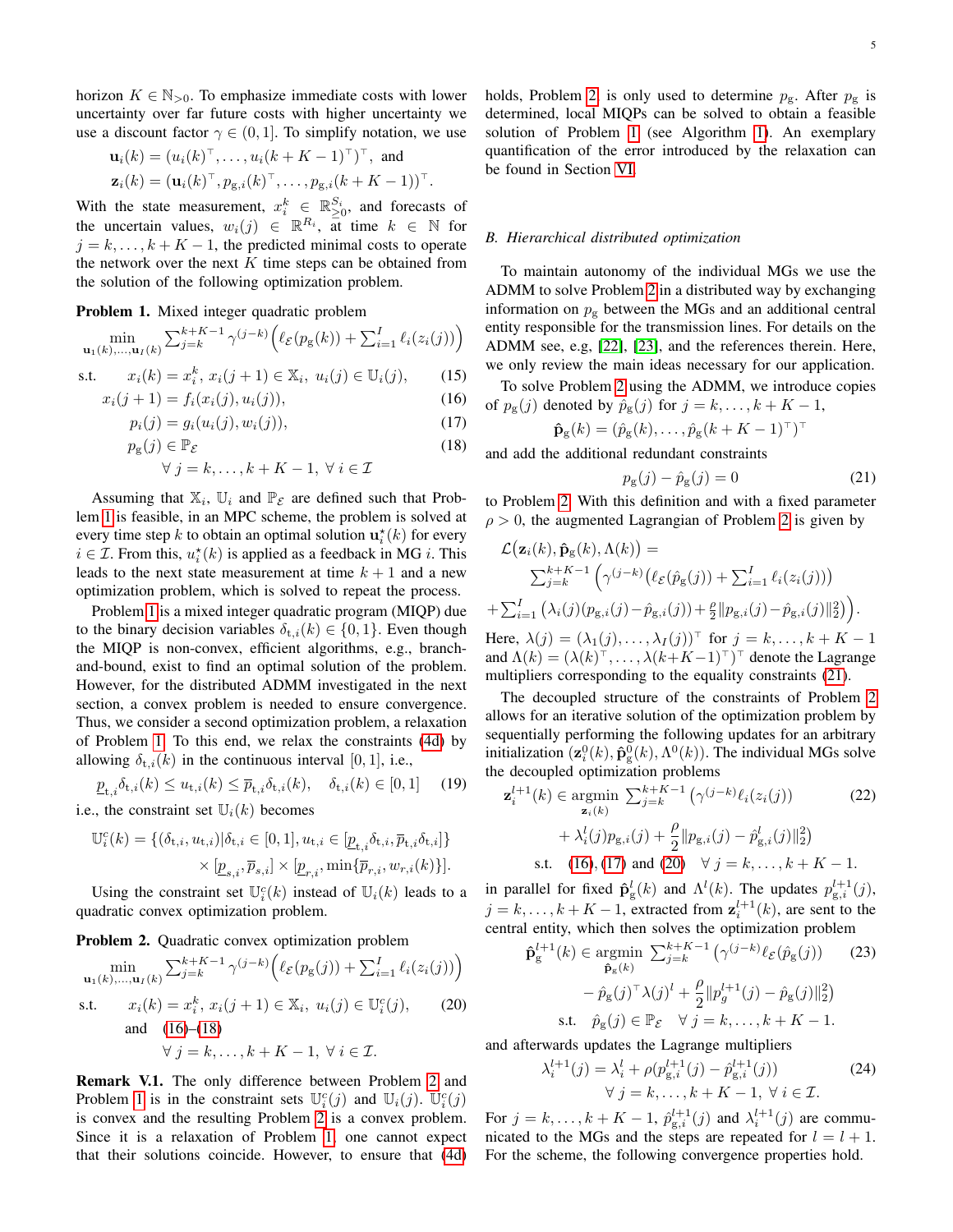**Theorem V.2.** Let  $(\mathbf{z}^l, \hat{\mathbf{p}}_g^l, \Lambda^l)_{l \in \mathbb{N}}$  be a sequence generated by iteratively computing the updates [\(22\)](#page-4-7)–[\(24\)](#page-4-8) for arbitrary initial values  $(\mathbf{z}^0, \hat{\mathbf{p}}_g^0, \Lambda^0)$ . Then the following holds.

- (i) The sequence  $(\mathbf{z}^l, \hat{\mathbf{p}}_g^l, \Lambda^l)_{l \in \mathbb{N}}$  is bounded, and every limit point of  $(\mathbf{z}^l)_{l \in \mathbb{N}}$  is an optimal solution of Problem [2.](#page-4-3)
- (ii) The sequence

$$
\left(\textstyle{\sum}_{j=k}^{k+K-1}\gamma^{(j-k)}\big(\ell_{\mathcal{E}}(\hat{p}^l_\text{g}(j))+\textstyle{\sum}_{i=1}^I \ell_i(z^l_i(j))\big)\right)_{l\in\mathbb{N}}
$$

converges to the optimal value of Problem [2.](#page-4-3)

*Proof.* See [\[22,](#page-7-21) Proposition 4.2.] or [\[23,](#page-7-22) Chapter 3.2] for a general proof for convex optimization problems. П

Remark V.3. One property of the ADMM scheme is that the essential optimization step can be performed autonomously by each MG. As each MG only shares the variable  $p_{g,i}$  with the network, the structure and cost function of MG i only has to be known to MG  $i$  itself. Furthermore, the size and complexity of the local optimization problems only depends on the prediction horizon and on the number of devices in the MG, but not on the size of the overall network. Another important aspect of the ADMM scheme is that the optimization problem of the central entity can change, e.g., if the topology of the transmission grid changes, without giving notice to the MGs.

#### *C. Hierarchical distributed model predictive control algorithm*

<span id="page-5-1"></span>Algorithm 1 Distributed model predictive control algorithm

- (1) Initialization at time  $k \in \mathbb{N}$ :
	- **MG** For  $i, \ldots, I$ , measure  $x_i(k) = x_i^k$
	- Central Entity: Define grid constraints  $\mathbb{P}_{\mathcal{E}}$
- (2) **Main Loop (ADMM):** For  $l = 1, ..., l_{\text{max}} 1 \in \mathbb{N}$ 
	- (i) MGs: For  $i = 1, \ldots, I$ , solve [\(22\)](#page-4-7) in parallel and send  $p_{g,i}^{l+1}(k), \ldots, p_{g,i}^{l+1}(k+K-1)$  to the central entity. (ii) Central Entity:
		-
		- Solve  $(23)$
		- Update the Lagrange multipliers [\(24\)](#page-4-8)
		- Communicate  $\hat{p}_{g,i}(k), \ldots, \hat{p}_{g,i}(k + K 1)$  and  $\lambda_i(k), \ldots, \lambda_i(k+K-1)$  to the MGs.
- (3) Mixed integer update:
	- For  $l = l_{\text{max}}$ , for all MGs  $i = 1, \dots, I$
	- Solve [\(22\)](#page-4-7) where  $\mathbb{U}_{i}^{c}(j)$  is replaced by  $\mathbb{U}_{i}(j)$  and the constraints  $p_{g,i}(j) - \hat{p}_{g,i}^{l_{\text{max}}}(j) = 0$  are added for  $j = k, \ldots, k + K - 1.$
- (4) **Application** of  $u_i^{l_{\text{max}}+1}(k)$ , increment k and go to (1).

At every time instance  $k \in \mathbb{N}$  the relaxed optimization Problem [2](#page-4-3) is solved in a distributed way using the ADMM updates  $(22)$ – $(24)$  in step  $(2)$  of Algorithm [1](#page-5-1) by performing a fixed number of iterations,  $l_{\text{max}} \in \mathbb{N}$ , or until a stopping criterion, e.g., based on the difference of  $(\mathbf{z}_i^l(k), \hat{\mathbf{p}}_g^l(k), \Lambda^l(k))$ and  $(\mathbf{z}_{i}^{l-1}(k), \hat{\mathbf{p}}_{g}^{l-1}(k), \Lambda^{l-1}(k))$  is satisfied. Then, to obtain a feasible solution of the original Problem [1,](#page-4-0) a single MIQP is solved in every MG in step (3). Here, the constraints  $p_{g,i}(j) - \hat{p}_{g,i}^{l_{\text{max}}}(j) = 0$  are added to Problem [1](#page-4-0) which implies that  $p_{\rm g}^{l_{\rm max}+1}(j) = \hat{p}_{\rm g}^{l_{\rm max}}(j) \in \mathbb{P}_{\mathcal{E}}$  for all  $j = k, \ldots, k + K - 1$ . The resulting solution is again denoted by  $\mathbf{u}_i^{\star}(k)$ . From this  $u_i^*(k)$  is extracted and applied in the standard MPC fashion.

Remark V.4. In general, it is possible that the mixed integer update (step (3) in Algorithm [1\)](#page-5-1) is infeasible. However, such an infeasibility was not encountered in the numerical simulations in Section [VI.](#page-5-0) Infeasibility could occur if  $u_{t,i}^{\text{Imax}+1}(j) \in (0,\underline{p}_{t,i})$  holds for at least one  $i \in \mathcal{I}$  and one  $j \in \{k, ..., K + k - 1\}$ . Nevertheless, it is possible to set  $u_{t,i}(j) = 0$  or  $u_{t,i}(j) = p_{t,i}$  by changing  $u_{s,i}(j)$ , or by reducing the renewable infeed. However, a rigorous investigation on sufficient conditions for feasibility of the mixed integer update still needs to be performed.

# VI. CASE STUDY

<span id="page-5-0"></span>To illustrate the performance of Algorithm [1](#page-5-1) a numerical case study was performed. Before presenting the results, the grid and the simulation parameters are introduced.

In the case study, the topology in Figure [3](#page-6-0) was used. It consists of four MGs, each containing a thermal generator, a storage unit and an RES. Every MG has a load connected to its busbar and a connection to the transmission network. The limits of the units and the point of common coupling are equal for all MGs as shown in Table [I.](#page-5-2) Every MG  $i$  is equipped such that in case of islanded operation the power demand,  $w_{d,i}(k)$ , can always be provided by the units inside the MG. To ensure this, every MG has a thermal generator as backup unit in case of transmission line failures or low RES infeed. A sampling time of  $T_s = 0.5$  h and a prediction horizon of  $K = 12$  was used to predict a possible full charge or discharge of the storage units that have a capacity of 6 pu h and a nominal power of 1 pu. For the prediction of load and RES infeed, a naïve forecast (see, e.g., [\[28\]](#page-7-27)) was used that assumes that all values in the future are equal to the ones that are currently measured. The time series for wind and irradiation were derived from [\[29\]](#page-7-28), the load time series was emulated based on real load data. As indicated in Section [III,](#page-1-1) every storage unit covers the uncertainties introduced by the imperfect forecast. In practice, the possible constraint violations caused by this, could be reduced by tightening the bounds of desired power or energy of the storage units. The weights for stage costs [\(12\)](#page-3-7), [\(13\)](#page-3-8) were chosen according to Table [II.](#page-6-1) For the thermal generators, the costs were calculated by normalizing the values from [\[27\]](#page-7-26) to 1 pu. The scheme was implemented in MATLAB® 2015a and YALMIP R20160930 [\[30\]](#page-7-29) with Gurobi 6.5.1 as solver.

<span id="page-5-2"></span>TABLE I OPERATION LIMITS OF UNITS AND TRANSMISSION LINES  $(i = 1, \ldots, 4)$ .

| Value                               |
|-------------------------------------|
| $(0.2, 0, -1, -1)$ <sup>T</sup> pu  |
| $(1, 2, 1, 1)$ <sup>T</sup> pu      |
| $(0,6)$ <sup>T</sup> pu h           |
| $(1,3.4,2.9,5.6)$ <sup>T</sup> pu h |
| $(-1,-1,-1,-1)^{\top}$ pu           |
| $(1, 1, 1, 1)$ <sup>T</sup> pu      |
| $(20, 20, 20, 20)$ <sup>T</sup> pu  |
|                                     |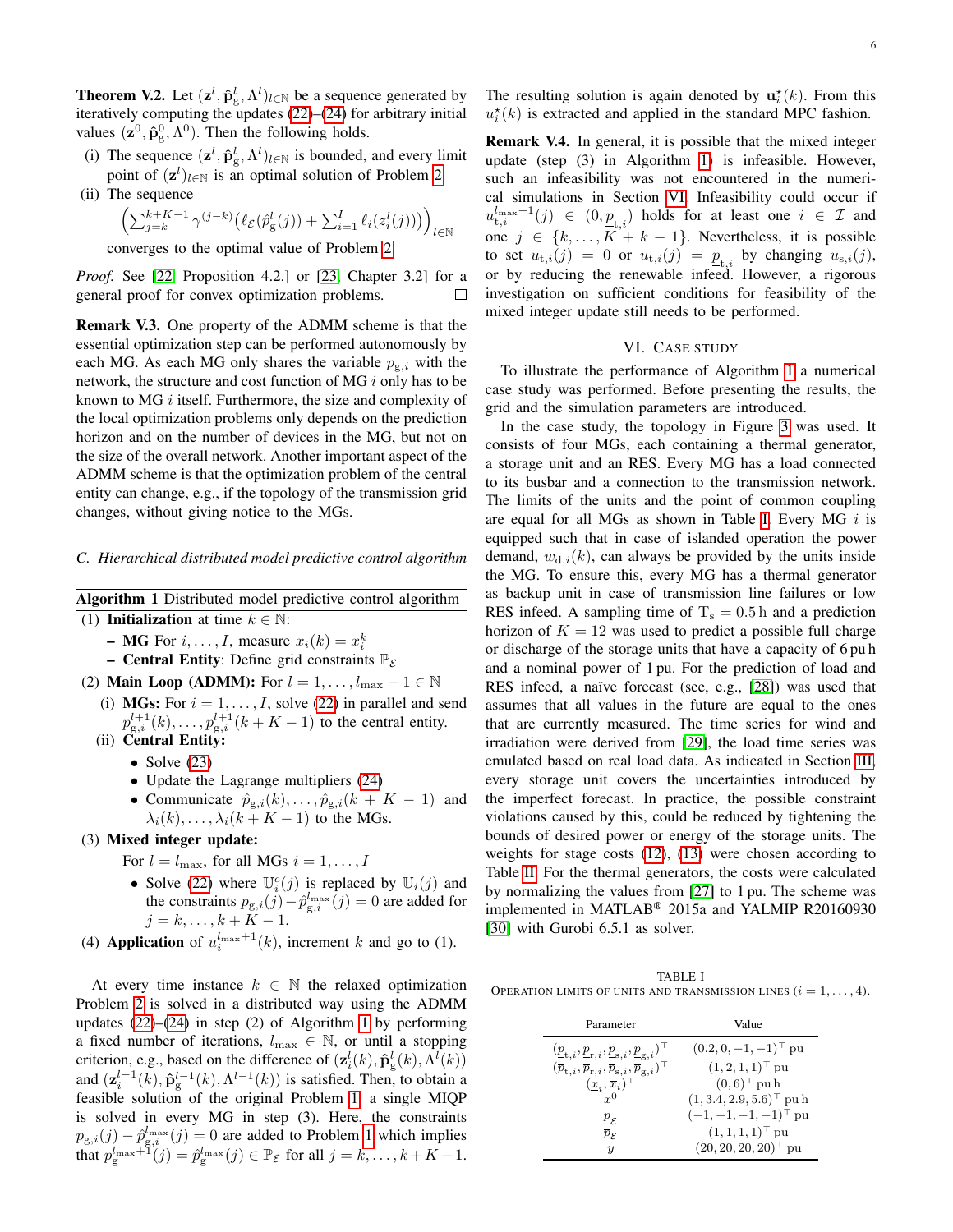

<span id="page-6-0"></span>Fig. 3. Simulation topology and results.

In Figure [3](#page-6-0) the results of the operation using Algorithm [1](#page-5-1) over a simulation interval of seven days is visualized. To show the flexibility of the MPC algorithm with respect to the network structure, a failure of the transmission line connecting MG 1 and MG 2 on the third day of the simulation is assumed. As pointed out in Section [V,](#page-3-1) only the central entity has to change its optimization problem [\(23\)](#page-4-9), or more precisely the set  $\mathbb{P}_{\mathcal{F}}$ . It can be seen that the power balance [\(4g\)](#page-2-1) holds for all MGs and all time steps. Furthermore, the plots show that the stored energy  $x_i$ ,  $i = 1, \ldots, 4$  stays inside the recommended bounds most of the time. The observed violations of the recommended bounds are due to imprecise forecasts. However, global power balance is always maintained. The plots further show that the photovoltaic units provide power during the day

TABLE II WEIGHTS OF COST FUNCTIONS  $(i = 1, \ldots, 4)$ .

<span id="page-6-1"></span>

| Weight                                                                                                       | Value                                                                            | Weight                                                                                                                         | Value                                                                                                                                   |
|--------------------------------------------------------------------------------------------------------------|----------------------------------------------------------------------------------|--------------------------------------------------------------------------------------------------------------------------------|-----------------------------------------------------------------------------------------------------------------------------------------|
| $c_{\mathrm{t},i}$<br>$\overset{c'_{\mathrm{t},i}}{c''_{\mathrm{t},i}}$<br>$c_{\mathrm{r},i}^{\prime\prime}$ | 0.1178<br>$0.751\frac{1}{p}$ u<br>$0.0048\sqrt[1]{p^2}$<br>$11$ /pu <sup>2</sup> | $c_{\mathrm{s},i}^{\scriptscriptstyle \cdot}$<br>$c'_{\mathrm{g},i}$<br>$\overset{c''_{\text{g},i}}{\mathbf{C}_{\mathcal{F}}}$ | $0.05\frac{1}{\text{pu}^2}$<br>$0.5\frac{1}{\mu}$ u <sup>2</sup><br>$0.1\frac{1}{\mu^2}$<br>$0.1 \cdot diag(1, 2, 3, 6) \frac{1}{pu^2}$ |

that is stored and provided during the night. Additionally, it can be observed that the power flow over the passive transmission lines  $p_{\mathcal{E},i}$ ,  $i = 1, \ldots, 4$  stays inside the bounds. Power exchange between MG 3 and 4 is close to zero almost all the time. This is probably due to similar patterns of photovoltaic infeed in MG 3 and 4. In contrast, the other lines are used extensively.

The results visualized in Figure [3](#page-6-0) and those of simulation using different settings are summarized in Table [III.](#page-7-30) In the first column the accumulated values of Figure [3](#page-6-0) using Algorithm [1](#page-5-1) are given. Note that in the closed-loop solution, the effect of imperfect forecasts causes an increase in costs of about 5 %.

In the second column of Table [III,](#page-7-30) the central MIQP of Problem [1](#page-4-0) is solved and directly applied to all MGs. Comparing column one and two, it can be seen that solving Problem [1](#page-4-0) leads to a small improvement in RES and thermal infeed, as well as operation costs. However, this comes at the expense of a much higher computational complexity of the global MIQP. Furthermore, Algorithm [1](#page-5-1) allows for more flexibility and autonomy of the MGs as well as scalability with respect to the essential optimization step.

In column three of Table [III,](#page-7-30) the results using Algorithm [1](#page-5-1) for the operation of four islanded MGs are provided. Here, no power is exchanged over the transmission lines, i.e.,